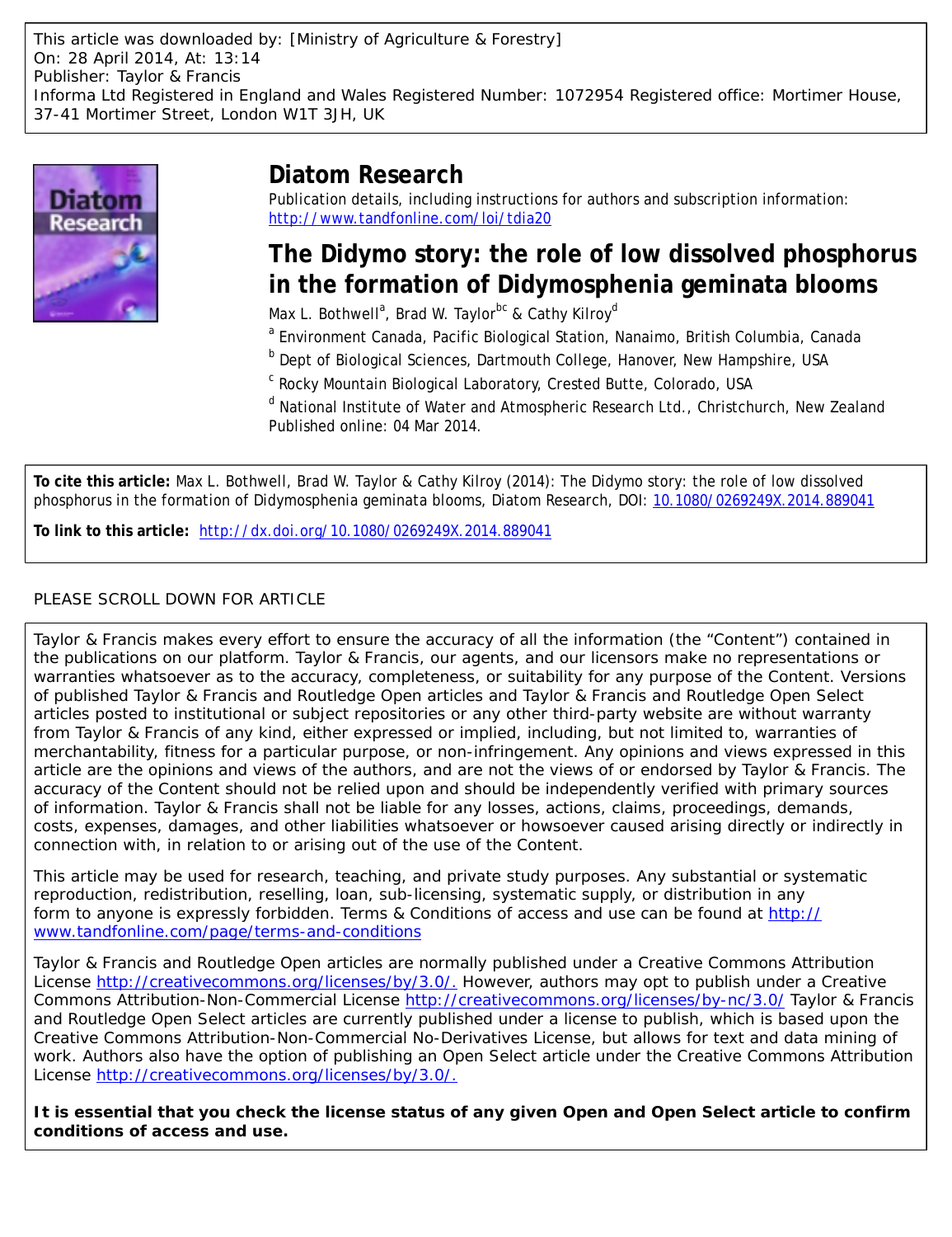## **The Didymo story: the role of low dissolved phosphorus in the formation of** *Didymosphenia geminata* **blooms**

**MAX L. BOTHWELL1**∗**, BRAD W. TAYLOR2,3 & CATHY KILROY<sup>4</sup>**

<sup>1</sup>*Environment Canada, Pacific Biological Station, Nanaimo, British Columbia, Canada*

<sup>2</sup>*Dept of Biological Sciences, Dartmouth College, Hanover, New Hampshire, USA*

<sup>3</sup>*Rocky Mountain Biological Laboratory, Crested Butte, Colorado, USA*

<sup>4</sup>*National Institute of Water and Atmospheric Research Ltd., Christchurch, New Zealand*

We outline, in chronological sequence, the events and findings over 25 years that have shaped our understanding of *Didymosphenia geminata* (Lyngbye) M. Schmidt blooms. Starting with the first appearance of *D. geminata* mats in streams on Vancouver Island in the late 1980s and followed years later by blooms in Iceland, South Dakota and Poland, *D. geminata* blooms were enigmatic for nearly 20 years. Early papers exploring whether blooms were caused by environmental change consistently failed to identify any specific factor(s) associated with their onset. Following the *D. geminata* outbreak in New Zealand in 2004 that seemed to result from an introduction of the species, the possibility that blooms that had previously occurred elsewhere in the world might also be explained by the introduction and movement among watersheds of a new variant with a bloom-forming tendency was touted and widely accepted. Now, however, the identification of very low soluble reactive phosphorus (SRP; below ∼2 ppb) as the proximate cause of bloom formation, has led to the more likely explanation that *D. geminata* blooms are the result of large-scale human intervention in climatic, atmospheric and edaphic processes that favour this ultra-oligotrophic species. In this new view, blooms of *D. geminata* are not simply due to the introduction of cells into new areas. Rather, bloom formation occurs when the SRP concentration is low, or is reduced to low levels by the process of oligotrophication. Mechanisms that potentially cause oligotrophication on global and regional scales are identified.

**Keywords:** *river diatom blooms, rock snot, Didymo, phosphorus limitation, global change, atmospheric N-deposition, N-enrichment of landscapes, dissolved phosphorus*

#### **The early years (1988–1998)**

Modern episodes of *Didymosphenia geminata* (Lyngbye) M. Schmidt blooms in rivers were first systematically documented on Vancouver Island, British Columbia in the late 1980s [\(Sherbot & Bothwell 1993,](#page-8-0) [Bothwell et al. 2009\)](#page-7-0). British Columbia Ministry of Environment (BCMoE) officials conducting routine water-quality monitoring in rivers downstream of municipalities in 1988 noticed patchy accumulations of slimy looking material covering rocks in the Heber River, upstream of the town of Gold River. One year later, several kilometres of the Heber River were covered in heavy mats. Microscopic examination of the mats revealed the stalk-producing diatom *D. geminata*. The appearance of thick algal mats was unusual because the Heber River, like most rivers on Vancouver Island, is nutrient-poor and extensive algal accumulations upstream of known human nutrient inputs were unprecedented.

In 1993, an *ad hoc* group of biologists and chemists (M. Clark, R. Nordin, J. Deniseger, L. Erikson and C. Wightman) from the BCMoE was established to examine the blooms and determine their causes. Photographs

of *D. geminata*-affected rivers on Vancouver Island were taken during site visits (Fig. [1\)](#page-2-0) and included on an early website describing the blooms [\(http://www.env.gov.](http://www.env.gov.bc.ca/wat/wq/didy_bcstrms.html) [bc.ca/wat/wq/didy\\_bcstrms.html\)](http://www.env.gov.bc.ca/wat/wq/didy_bcstrms.html).

*Didymosphenia geminata* is native to British Columbia, as established by some of the earliest published records of this species [\(Lord 1866,](#page-8-0) [Cleve 1894–](#page-7-0)1896). Because *D. geminata* was a native species, a pressing question in the 1980s was whether the blooms on Vancouver Island were new events, or simply newly reported. Because the dense benthic mats were occurring in more remote, sparsely populated areas of the island, this was not an easy question to address. Personal testimonies and scientific grey literature were evaluated. For example, mute evidence was available in the writings of Roderick Haig-Brown (1908–1976) (Fig. [2\)](#page-2-0). Widely recognized as the 20th century's finest and most prolific angler writer, Haig-Brown lived on Vancouver Island most of his adult life and was a pioneering river conservationist. He fished Vancouver Island's rivers and wrote about them for four decades. In *Fisherman*'*s Fall* [Haig-Brown \(1964\)](#page-7-0) describes two of his favourite rivers,

© 2014 Copyright of the Crown in Canada. Published by Taylor & Francis.

<sup>∗</sup>Corresponding author. E-mail: [max.bothwell@dfo-mpo.gc.ca](mailto:max.bothwell@dfo-mpo.gc.ca)

<sup>(</sup>Received 5 September 2013; accepted 20 January 2014)

This is an Open Access article. Non-commercial re-use, distribution, and reproduction in any medium, provided the original work is properly attributed, cited, and is not altered, transformed, or built upon in any way, is permitted. The moral rights of the named author(s) have been asserted.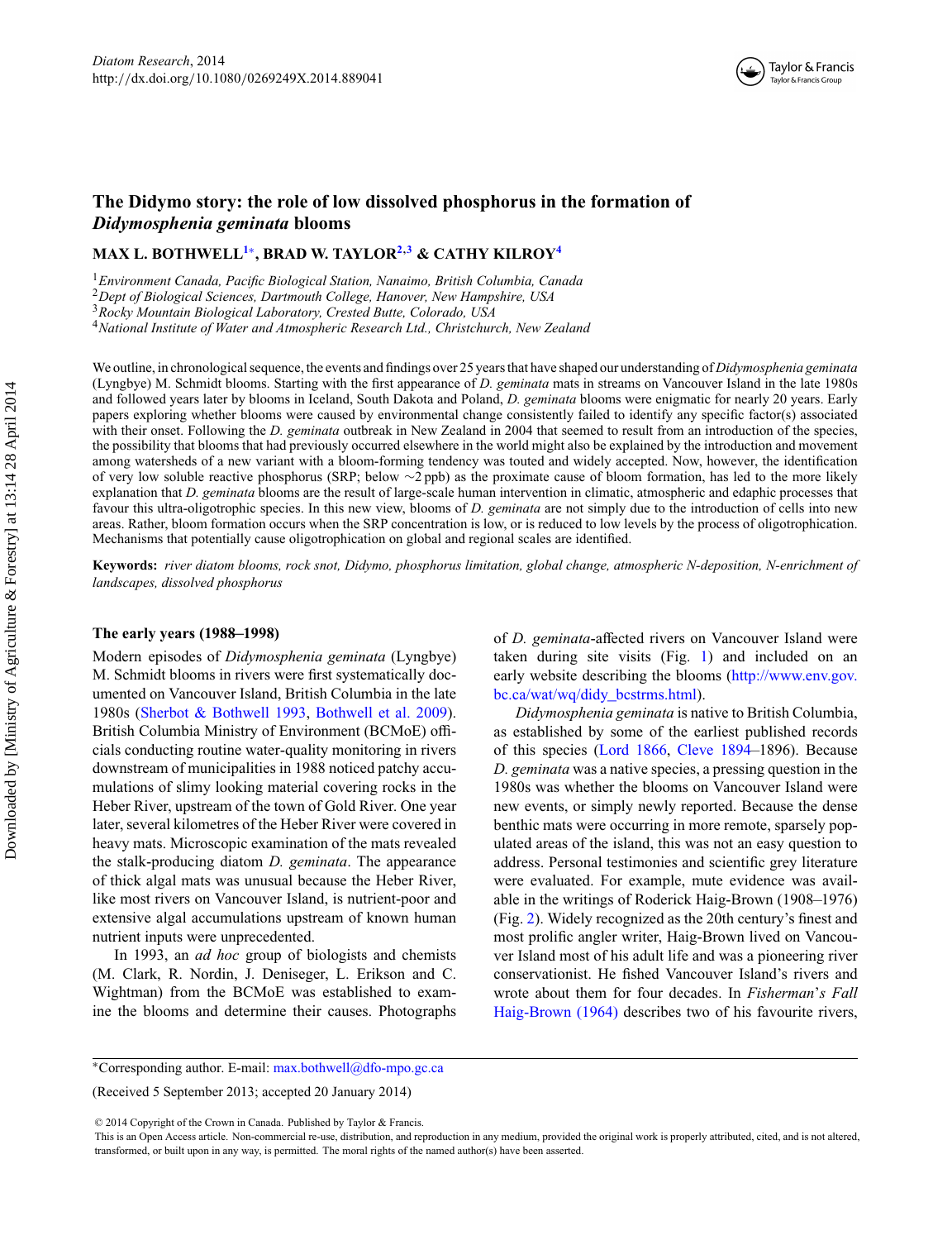<span id="page-2-0"></span>

**Fig. 1.** The British Columbia *Didymosphenia ad hoc* group viewing the *D. geminata* bloom in the Englishman River in 1993.

the Heber and the Stamp, in both of which *D. geminata* blooms were documented in the 1990s. If these blooms had occurred in his lifetime, Haig-Brown would most likely have seen them and written about them, but no mention appears in his works.

The weakness of Haig-Brown's testimony is that absence of evidence is not evidence of absence. For this reason, confirmation from long-time observers of Vancouver Island rivers was sought. In 1976, the Fish and Wildlife Branch of BCMoE engaged a team of professional fisheries biologists as a Steelhead Snorkel Survey Team (SSST) to conduct annual censuses of steelhead escapement in response to diminishing returns to Vancouver Island rivers. For 13 years, the SSST annually snorkel-surveyed the calibrated reaches of many rivers and filed reports on steelhead numbers. Starting in the early 1990s, the team noted that benthic surfaces were being covered with thick brown mucilaginous mats that had not occurred in the preceding decade (L. Carswell, G. Horncastle, R. Hooton, R. Axford and S. Hay, pers. commun.). Notes from the SSST helped document the development of *D. geminata* proliferations among rivers on Vancouver Island.



**Fig. 2.** Roderick Haig-Brown (1908–1976). A pioneer river conservationist, prolific author and resident fly fisherman of Vancouver Island for 42 years. No mention of nuisance benthic algal mats occurs in his writings. (Reproduced with permission of the Haig-Brown Institute.)

In the late 1970s, Fisheries and Oceans Canada conducted a study of the impact of nutrients discharged by fish hatcheries into rivers in British Columbia by quanti-fying algal biomass and diatom species abundance [\(Munro](#page-8-0) [et al. 1985\)](#page-8-0). The Puntledge River on Vancouver Island was included in this study. Between 1978 and 1980, *D. geminata* was never sufficiently abundant to make the list of quantifiable diatom taxa, although it was occasionally present [\(Munro et al. 1985\)](#page-8-0). Starting in 1991 and continuing to the present, *D. geminata* accumulations persist in varying degrees in the Puntledge River. [Munro et al. \(1985\)](#page-8-0) corroborate that *D. geminata* was present in Vancouver Island rivers prior to 1989, but in low abundance.

The most likely factors for increased benthic algae in streams are typically either eutrophication (i.e., increased concentration of nutrients, most often phosphorus) or declines in the intensity of physical disturbance or scour [\(Biggs & Close 1989,](#page-7-0) [Biggs 2000\)](#page-7-0). In 1993, we examined water chemistry (BCMoE Environmental Monitoring System Web Reporting) and hydrological [\(Water Survey of](#page-7-0) [Canada, HYDAT 1992\)](#page-7-0) databases for rivers on Vancouver Island. Although the analysis was hampered by a 3 ppb minimum detection limit for SRP, there was no indication that the onset of blooms resulted from either an increase in SRP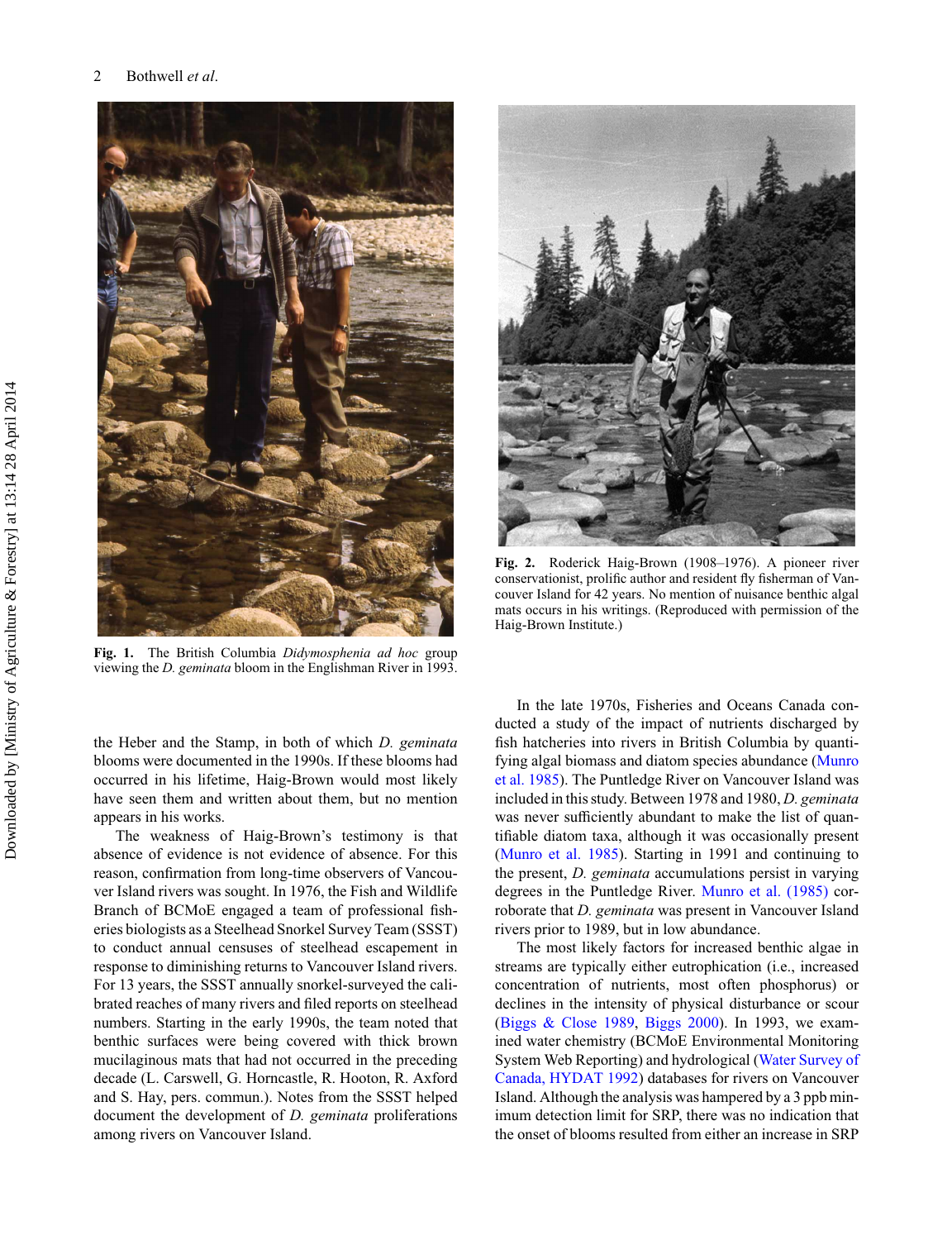or benign hydrological conditions [\(Sherbot & Bothwell](#page-8-0) [1993\)](#page-8-0).

In the 1990s, ground level increases in solar ultraviolet radiation (UVR) resulting from global ozone depletion were identified as a potential threat to aquatic ecosystems at mid and higher latitudes [\(Häder & Worrest 1991\)](#page-7-0). Unshaded, shallow, clear water streams were especially vulnerable [\(Bothwell et al. 1994\)](#page-7-0). Although the inhibition of attached riverine diatom communities by natural UVR was significant, of most relevance was the finding that some species of stalked diatoms in the genera *Gomphoneis* and *Cymbella* appeared to be preferentially favoured under exposure to UV light [\(Bothwell et al. 1993\)](#page-7-0). *Didymosphenia geminata*, however, was not found in the experiment.

A later, *in situ*, experiment was run in 1995 to assess the deleterious effects of UVR on aquatic insects (Kelly 2001). During a 70-day experiment, diatom samples were collected and enumerated, but at the time, the data were not analysed. We recently analysed the Kelly data. Twoway analysis of variance (ANOVA) revealed no consistent effect of solar UVR on the abundance of *D. geminata* over a 70-day period relative to other diatom taxa ( $p = 0.71$ ) (Fig. 3). Although a positive relationship would have provided a plausible explanation for *D. geminata* blooms, the data do not support this conclusion.

More recent research in New Zealand demonstrated an initial, inhibitory effect of UVR on *D. geminata* cell division that diminished after six days (Kilroy  $&$  Bothwell [2011b\)](#page-7-0). Stalk lengths are also often reduced under exposure to UVR [\(Kilroy and Bothwell 2014\)](#page-7-0). No positive relationship between UVR and *D. geminata* growth has been documented, despite ongoing speculation that a relationship



exists [\(James et al. 2013\)](#page-7-0). Although greater solar exposure can increase *D. geminata* stalk length [\(Kilroy & Bothwell](#page-7-0) [2011a\)](#page-7-0) and has been associated with greater bloom development [\(James et al. 2013\)](#page-7-0), it appears that the UVR portion of the solar spectrum does not play a major role in *D. geminata* blooms [\(Kilroy & Bothwell 2011b,](#page-7-0) [Kilroy & Bothwell](#page-7-0) [2014\)](#page-7-0).

The net result of investigating *D. geminata* blooms on Vancouver Island in the early years was that, although it was a native species, the blooms appeared to be a new phenomenon, and there was no obvious change in environmental conditions that might explain them.

#### **On the boots of fishermen**

The onset of *D. geminata* blooms in New Zealand in 2004 was widely attributed to the incursion of a new species [\(Kilroy 2004\)](#page-7-0). This suggestion reignited questions about the cause of blooms on Vancouver Island 15 years previously. Was the explanation for blooms that resulted from an introduction in New Zealand also applicable to Vancouver Island? *Didymosphenia geminata* was a native species in British Columbia, but could a new bloom-forming variant have been introduced in the 1990s? Might this be the reason we had been unable to make sense of the blooms in the northern hemisphere?

On Vancouver Island, the British Columbia Steelhead Harvest Questionnaire database was used to quantify angler activity on selected rivers between 1968 and 2003 and revealed a three- to fourfold increase in angler days on some rivers in the mid-1980s leading up to the *D. geminata* blooms [\(Bothwell et al. 2009\)](#page-7-0). Increased river use coincided with the commercial introduction of felt-soled waders, the expansion of the guided fishing industry, and an increase in the number of visiting anglers fishing the rivers of Vancouver Island. The analysis of these data entitled, 'On the Boots of Fishermen: a History of Didymo Blooms on Vancouver Island, BC' was published in *Fisheries* [\(Bothwell](#page-7-0) [et al. 2009\)](#page-7-0), with the statement:

….all of the evidence suggesting that recreational fishermen have played a role in the movement of Didymo regionally and globally is circumstantial.

Nevertheless, the publication was widely accepted as an important step in initiating management actions aimed at controlling the spread of aquatic invasive species. Yet, the explanation for the spatial and temporal occurrence of blooms of *D. geminata* as the result of human vectors was based on coincidental timing.

#### **The Didymo trilogy**

Early in the incursion of *D. geminata* into New Zealand, it became clear that bloom formation must involve more than the simple introduction of cells into new areas. The observation that blooms did not form in spring-fed creeks

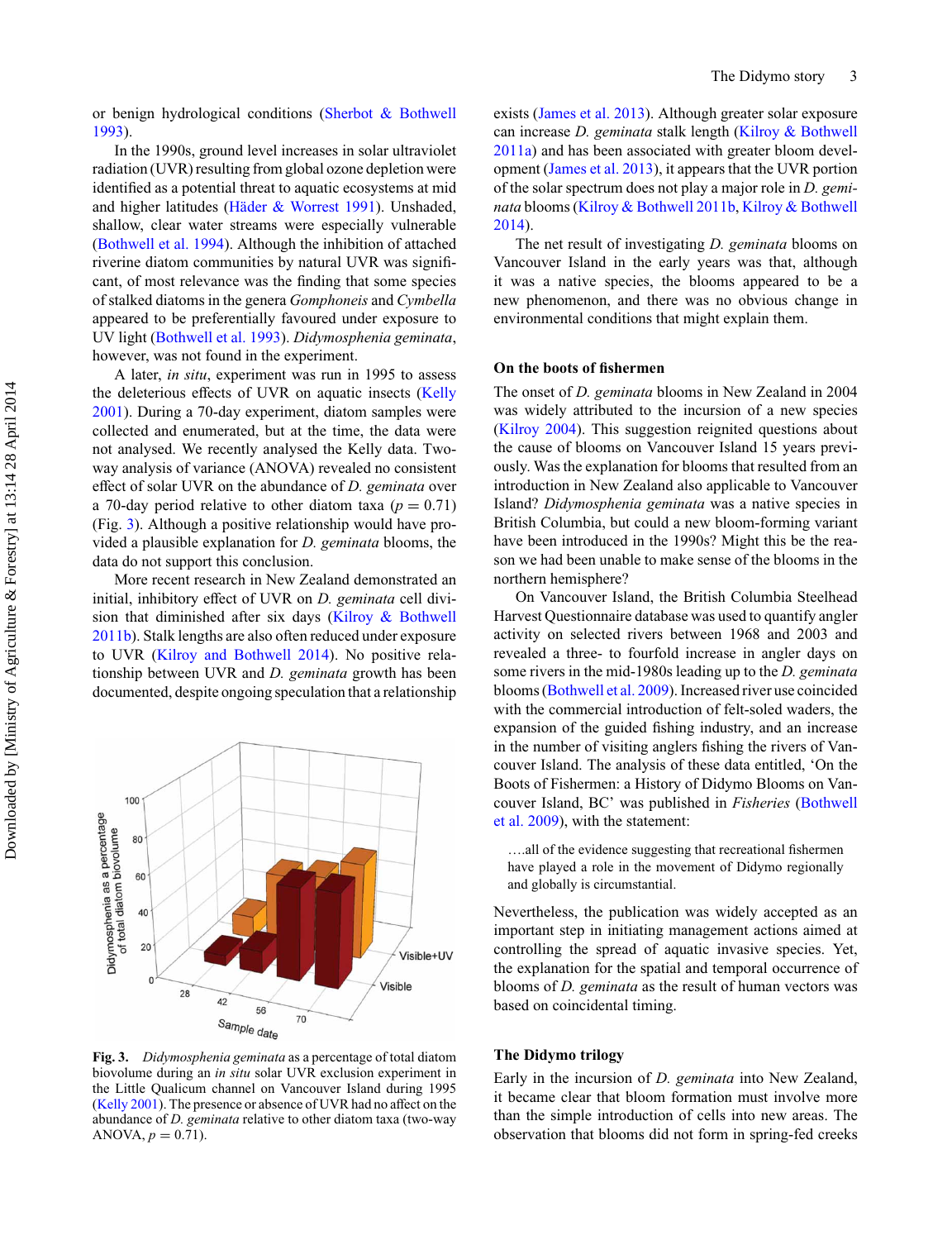#### 4 Bothwell *et al*.

discharging into *D. geminata*-affected rivers on the South Island, in spite of repeated introduction of cells, was demonstrated multiple times [\(Sutherland et al. 2007\)](#page-8-0). To address experimentally the role of environmental factors (light intensity and nutrient concentration of N and P) leading to bloom formation, a flume apparatus was built on the bank of the *D. geminata*-affected Waitaki River, adjacent to the confluence with the *D. geminata*-free, Otiake Spring Creek (Fig. 4). This facility was utilized in a collaborative research project between Environment Canada (EC) and the New Zealand Institute for Water and Atmospheric Research (NIWA) during 2008–2010. Results from the NIWA–EC studies were published [\(Bothwell & Kilroy 2011,](#page-7-0) [Kilroy &](#page-7-0) [Bothwell 2011a,](#page-7-0) [Kilroy & Bothwell 2011b Kilroy &](#page-7-0) [Bothwell 2012\)](#page-7-0). We refer to these three papers as the



**Fig. 4.** The experimental flume apparatus used during the collaborative research project between EC and NIWA during 2008–2010 was located on the bank of the Waitaki River, South Island, New Zealand, adjacent to the confluence with the Otiake Spring Creek. (a) The initial design in 2008 had six flumes, all initially colonized with *D. geminata* using Waitaki River water. Subsequently, three of the flumes were shifted to Otiake Spring Creek water (treatment), while the other three remained as controls and continued to receive Waitaki River water (details in [Bothwell & Kilroy 2011\)](#page-7-0). (b) In 2009–2010, a total of 12 flumes were employed to test additions of P or N and light intensity using shading cloth (details in [Bothwell & Kilroy 2011;](#page-7-0) [Kilroy & Bothwell 2011a\)](#page-7-0).

'Didymo Trilogy' because each paper contains solutions to pieces of the puzzle and, collectively, they provide the evidence that the proximate cause of *D. geminata* blooms in rivers is low concentration of P. We outline the 'Didymo Trilogy' as three chapters in our understanding.

## *Chapter 1: phosphorus limitation [\(Bothwell & Kilroy](#page-7-0) [2011\)](#page-7-0)*

The summary points from this paper are:

- (1) The frequency of dividing cells (FDC) is used as a metric for P-limited growth rates in *D. geminata*. FDC has been used to measure aquatic microbial growth for decades, but its application to *D. geminata* was key to understanding the blooms.
- (2) Exposed to high concentrations of P, *D. geminata* cells divide rapidly for short periods, but colonies and blooms eventually dissipate.
- (3) Experiments conducted year-round identified a continuing high level of P-limitation in *D. geminata in situ* while cells remained dominant in the Waitaki River.
- (4) FDC was the same whether or not cells were associated with colonies and we concluded that *D. geminata* cells do not necessarily access P from within benthic mats.

## *Chapter 2: environmental control of stalk length [\(Kilroy](#page-7-0) [& Bothwell 2011a\)](#page-7-0).*

The summary points from this paper are:

- (1) When cell division rates are low, the much longer stalks characteristic of blooms are produced. Such diversion of photosynthetically fixed carbon into extracellular compounds under conditions of nutrient limitation is characteristic of some diatoms [\(Myklestad 1995\)](#page-8-0).
- (2) Higher light conditions also result in longer stalks.

## *Chapter 3: relation of cell growth rates and bloom formation to dissolved phosphorus concentrations [\(Kilroy & Bothwell 2012\)](#page-7-0)*

The summary points from this paper are:

- (1) Synoptic surveys of rivers on South Island, New Zealand show that the distribution of *D. geminata* blooms can be predicted from the SRP concentration. Blooms do not form if the mean SRP concentration over a 24-month period (monthly sampling) exceeds  $\sim$ 2 ppb (Fig. [5\)](#page-5-0).
- (2) A direct positive relationship exists between ambient SRP concentration in the water and *D. geminata* FDC (Fig. [6a](#page-5-0)), whereas an inverse relationship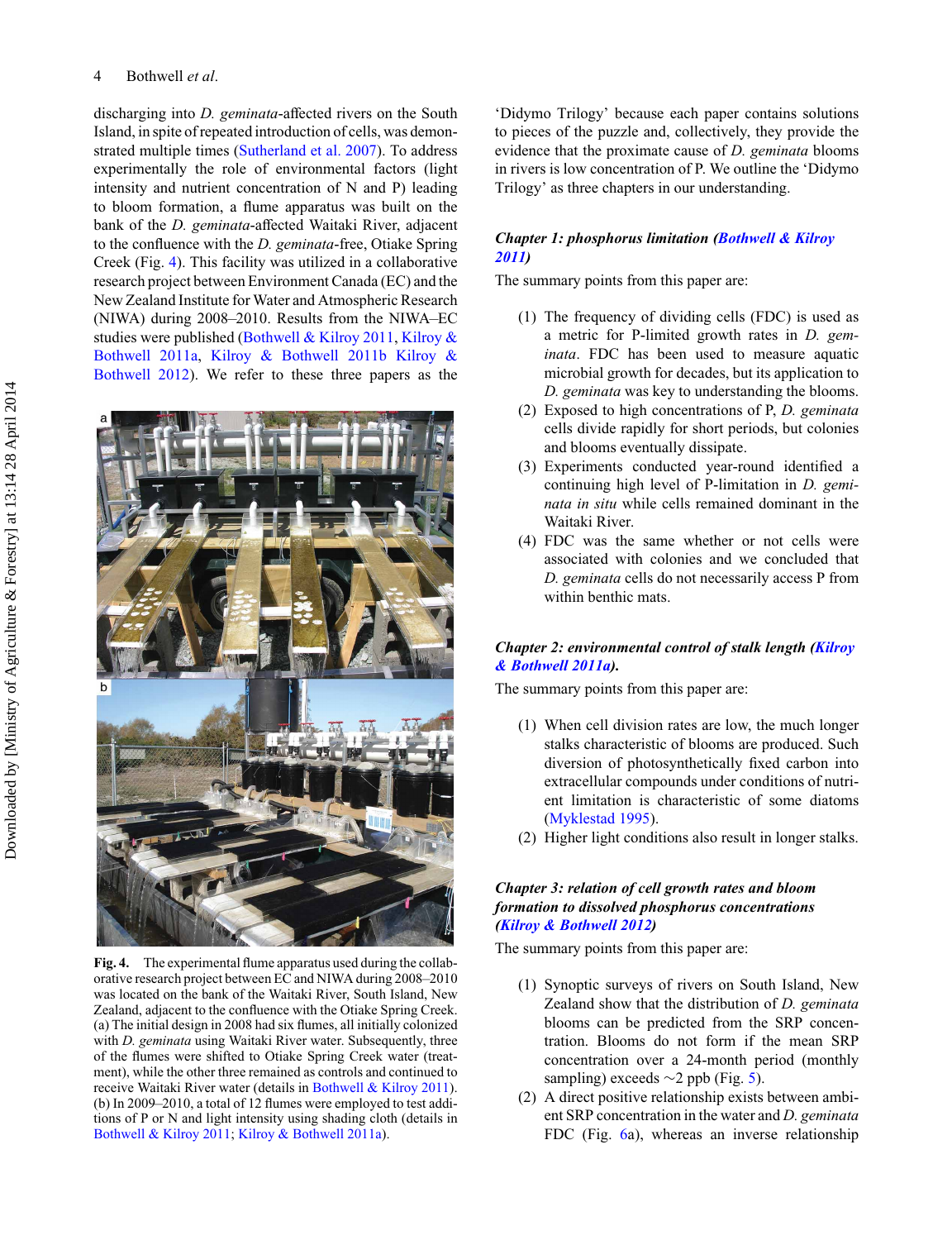<span id="page-5-0"></span>

**Fig. 5.** Algal biovolume expressed as standing crop index (% cover  $\times$  mat thickness in mm) at each of 31 South Island, New Zealand, river sites surveyed between January and March 2010, in terms of broad algal groups and *D. geminata*, with mean SRP (diamonds) shown for each river. The dashed horizontal line indicates 2 ppb SRP.



**Fig. 6.** Relationship between (a) FDC and mean ambient SRP and (b) FDC and standing crop index at 15 South Island river sites where *D. geminata* was present.

exists between FDC and *D. geminata* biovolume, measured as a standing crop index (Fig. 6b). This is also a likely explanation for the absence of *D. geminata* on the North Island of New Zealand [\(Kilroy](#page-7-0) [& Unwin 2011,](#page-7-0) [Rost et al. 2011\)](#page-8-0) where nearly all rivers have naturally high SRP, *>*2 ppb, shown to prevent bloom establishment in rivers on the South Island [\(Kilroy & Bothwell 2012\)](#page-7-0).

(3) A transect across a braid in the Waitaki River just below a spring tributary indicated that the SRP concentration that inhibits blooms might even be lower (*<*1 ppb) than indicated in the synoptic survey of South Island.

### **Our epiphany**

The publications that we refer to as the 'Didymo Trilogy' made clear to us that the proximate cause of blooms or, more precisely, excessive extracellular stalk production, is low P. There is precedence for a mucopolysaccaride production response to low P. For example, photosynthetic release of structural or non-structural exudates is a common stress response by some diatoms to low nutrient conditions [\(Hoagland et al. 1993,](#page-7-0) [Myklestad 1995\)](#page-8-0). Moreover, the most rapid increase in diatom-specific growth rate occurs below 1 ppb dissolved P, so changes in dissolved P below 1 ppb are highly relevant to diatom cell division [\(Bothwell](#page-7-0) [1988,](#page-7-0) [1989\)](#page-7-0). The unexpected conclusion is that *D. geminata* blooms do not occur in spite of P limitation, they occur because of it! Stalk production in response to very low P may be a strategy to move cells out of the benthic boundary layer and into the water column where there is greater delivery of growth-limiting P. We propose that P concentrations in relatively unaffected rivers around the world are declining and *D. geminata* blooms are actually the result of that decline, not primarily the result of recent introduction.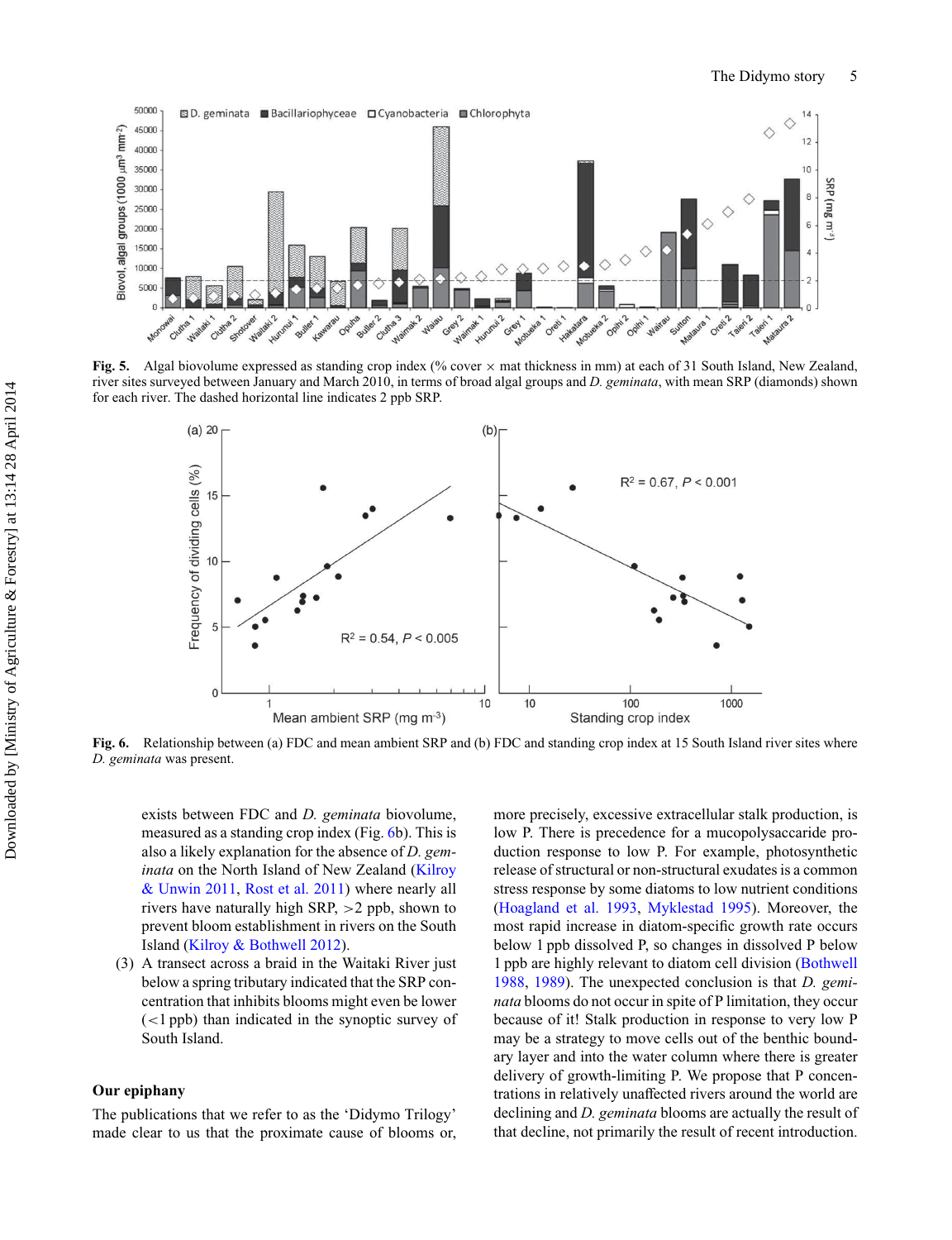At this point, it is important to highlight the difference between blooms of *D. geminata* and geographic distribution of this species. New Zealand is the best example of an introduction of *D. geminata* [\(Kilroy & Unwin 2011\)](#page-7-0). However, while the presence of cells is obviously prerequisite, introduction alone is not the cause of bloom formation.

#### **The ultimate causes of** *D. geminata* **blooms**

With low SRP identified as the proximate cause of *D. geminata* blooms, we propose four mechanisms operating at global or regional scales that could potentially result in a decline of P, i.e., oligotrophication, entering fluvial systems. We outline the following as hypotheses of the potential ultimate causes of *D. geminata* blooms: (1) atmospheric deposition of reactive nitrogen resulting from the burning of fossil fuels and urbanization; (2) climate-induced shifts in the timing of snowmelt and growing season that decreases P inputs to rivers; (3) N-enrichment of landscapes during agricultural and silvicultural activities that result in greater retention of terrestrial P; and (4) a decline in marinederived nutrients, particularly P, resulting from widespread depletion in spawning salmon. Although these processes do not apply to all regions, they are not mutually exclusive and could act synergistically. These processes are in need of further investigation for their role in driving blooms of *D. geminata*.

The above potential ultimate drivers for the formation of *D. geminata* blooms are consistent with the worldwide occurrence of blooms. In the case of Vancouver Island, it is now known that the onset of *D. geminata* blooms in the early 1990s followed the commencement of an island-wide annual urea-N fertilization silvicultural programme that was among the largest of its kind in North America (British Columbia Ministry of Forests, Lands, and Natural Resource Operations; [http://www.for.gov.bc.ca/hfp/publications/00001/2–2-silv](http://www.for.gov.bc.ca/hfp/publications/00001/2--2-silv-stand-index.htm) [-stand-index.htm\)](http://www.for.gov.bc.ca/hfp/publications/00001/2--2-silv-stand-index.htm). Increased N inputs to landscapes will likely lead to increased P assimilation, reducing its availability for run-off into streams. A detailed discussion of these processes is presented elsewhere.

In addition to the large-scale processes we outline as the ultimate drivers of oligotrophication, understanding that low SRP is the proximate cause of bloom formation, affords new interpretations of how local-scale factors, which potentially alter P concentration, can explain smaller scale spatial variability of blooms. For example, the well-known tendency for *D. geminata* bloom formation to occur below lakes and dam outlets [\(Kirkwood et al. 2009\)](#page-7-0) takes on a new significance in the light of dissolved P depletion in lake surface waters during the summer. Likewise, variations in *D. geminata* bloom formation along river channels have been shown to follow regions of upwelling and downwelling exchange with the hyporheic zone, with blooms being absent in zones of upwelling, nutrient-rich, hyporheic water, but forming in potentially P-depleted downwelling



**Fig. 7.** The relationship between the frequency of occurrence of *D. geminata* cells and total phosphorus concentration. Data from the EPA Environmental Monitoring and Assessment Programme (EMAP), 2000–2003. Taken from [Spaulding & Elwell \(2007\).](#page-8-0)

regions [\(Wyatt et al. 2008\)](#page-8-0). Low dissolved P as the proximate cause of *D. geminata* bloom formation provides a parsimonious explanation for *D. geminata* blooms across spatial scales.

As we wrote elsewhere, '*Didymosphenia geminata* blooms end when cell division rates are not limited by P, and blooms do not begin unless these rates are P-limited' [\(Bothwell et al. 2012\)](#page-7-0). Much of the focus on *D. geminata* has been on identifying favourable potential-habitat conditions, not on what causes bloom formation. Once the suite of physical (higher light, low turbidity, stable substratum and flow) and chemical (specific pH range, minimum Ca and Si, maximum Na and Cl) prerequisites are met, we have shown that it is the concentration of soluble available P that explains the timing and spatial distribution of blooms where *D. geminata* cells are present.

#### **Why was low P overlooked?**

Parameters associated with the presence of *D. geminata* were outlined for the United States [\(Spaulding & Elwell](#page-8-0) [2007\)](#page-8-0). Using data from the EPA Environmental Monitoring and Assessment Programme, Spaulding & Elwell illustrated that *D. geminata* is most frequently found in low-nutrient water (Fig. 7). Why was the simplest explanation for the increase in *D. geminata* abundance and the appearance of blooms as low P missed? A likely answer to this question is that aquatic biologists typically associate higher algal biomass with increases in nutrients, not decreases.

However, Eugene F. Stoermer, voiced the possibility of low phosphorus. In 1994, he was contacted by the *Didymosphenia ad hoc* group in British Columbia. His response to their query was prescient, indicating that he thought that the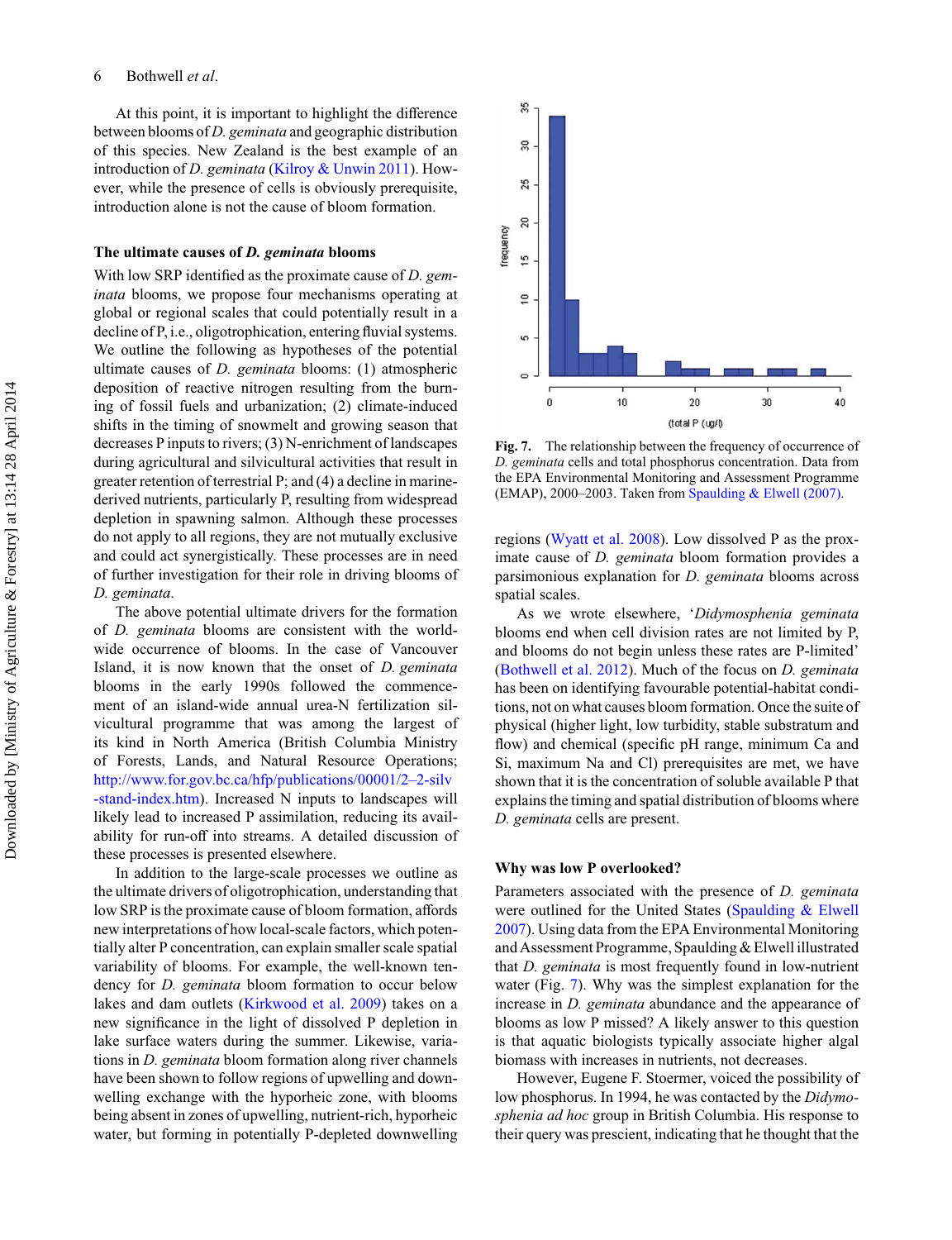<span id="page-7-0"></span>FORWARDED FROM: Clark, Malcolm Return-Path: Eugene.F.Stoermer@um.cc.umich.edu<br>Date: Wed, 12 Jan 94 22:31:34 EST To: MCLARK@EPDIV.GOV.BC.CA<br>Message-Id: <29945185@um.cc.umich.edu> X-Mts-Userid: LFPE Subject: Query re nuisance attached diatoms

Most interesting that you would have a Didymosphenia problem. Probably means that<br>your water quality is getting better. The only common species is an ultra-oligotrophic<br>type organism. Abundant in Lake Baikal, once common t Lakes, but now restricted to Lake Superior. Occassional in oligotrophic streams worldwide.

The only other nuisance I know of this species causing was that it formed "the brown moss" on gill nets in Lake Superior back in the 1890s

Other attached diatoms commonly cause the type of problems you mention. Are you sure you have Didymosphenia? I would appreciate receiving a sample if possible

**Fig. 8.** Email message from Eugene F. Stoermer (1934–2012) on 12 January 1994 responding to a query from Malcolm Clark of the *Didymosphenia ad hoc* group in British Columbia about nuisance diatom blooms in rivers on Vancouver Island.

nuisance *D. geminata* blooms on Vancouver Island probably meant that the water quality in rivers was improving, that is, that P was declining (Fig. 8). Although Gene's view of exotic diatom species later changed (Smol & Stoermer 2010), his initial reaction to the nuisance blooms of *D. geminata* on Vancouver Island is consistent with our recent research, indicating that it is actually low P that causes the blooms. It is also consistent with Gene's recollection that *D. geminata* was once common throughout the Laurentian Great Lakes, but following decades of eutrophication it is now restricted to Lake Superior (Fig. 8).

#### **Acknowledgements**

This paper is based on an invited Plenary Lecture to the International Didymo Conference at the Biltmore Hotel in Providence, RI on 13 March 2013. John Smol and an anonymous reviewer provided comments on an earlier draft of this manuscript.

### **References**

- Biggs B.J.F. 2000. Eutrophication of streams and rivers: dissolved nutrient-chlorophyll relationships for benthic algae. *Journal of the North American Benthological Society* 19: 17–31.
- Biggs B.J.F. & Close M.E. 1989. Periphyton biomass dynamics in gravel bed rivers: the relative effects of flows and nutrients. *Freshwater Biology* 22: 209–231.
- BOTHWELL M.L. 1988. Growth rate responses of lotic periphytic diatoms to experimental phosphorus enrichment: the influence of temperature and light. *Canadian Journal of Fisheries and Aquatic Sciences* 45: 261–270.
- BOTHWELL M.L. 1989. Phosphorus-limited growth dynamics of lotic periphytic diatom communities: areal biomass and cellular growth rate responses. *Canadian Journal of Fisheries and Aquatic Sciences* 46: 1293–1301.
- BOTHWELL M.L. & KILROY C. 2011. Phosphorus limitation of the freshwater benthic diatom *Didymosphenia geminata* determined by the frequency of dividing cells. *Freshwater Biology* 56: 565–578.
- Bothwell M.L., Sherbot D., Roberge A.C., & Daley R.J. 1993. Influence of natural ultraviolet radiation on lotic periphytic diatom community growth, biomass, accrual, and species

composition: short-term versus long-term effects. *Journal of Phycology* 29: 24–35.

- BOTHWELL M.L., SHERBOT D.M.J. & POLLOCK C.M. 1994. Ecosystem response of solar ultraviolet-B radiation: Influence of trophic-level interactions. *Science* 265: 97–100.
- BOTHWELL M.L., LYNCH D.R., WRIGHT H. & DENISEGER J. 2009. On the boots of fishermen: The history of didymo blooms on Vancouver Island, British Columbia. *Fisheries* 34: 382–388.
- Bothwell M.L. Kilroy C., Taylor B.W., Ellison E.T., James D.A., Gillis C-A., Bladon K.D. & Silins U. 2012. Iron is not responsible for *Didymosphenia geminata* bloom formation in phosphorus-poor rivers. *Canadian Journal of Fisheries and Aquatic Sciences* 69: 1723–1727.
- Cleve P.T. 1894–1896. Synopsis of the Naviculoid Diatoms. *Kongliga Sevenska Vetenskaps-Akademiens Handlingar*. Stockholm. (Reprinted 1965, A. Asher and Co., Amsterdam).
- HÄDER D-P. & WORREST R.C. 1991. Effects of enhanced solar ultraviolet radiation on aquatic ecosystems. *Photochemistry and Photobiology* 53: 717–725.
- Haig-Brown R.L. 1964. *Fisherman*'*s Fall*. Crown Publishers Inc, New York, NY. 279p. ISBN 0-517-52369-8.
- Hoagland K.D., Rosowski J.R., Gretz M.R. & Roemer S.C. 1993. Diatom extracellular polymeric substances: function, fine structure, chemistry and physiology. *Journal of Phycology* 29: 537–566.
- HYDAT. 1992. HYDAT De-ROM: Surface Water Data. Water Resource Branch, Inland Water Directorate, Ottawa, Canada.
- James D.A., Mosel K. & Chipps S.R. 2013. The influence of light, stream gradient, and iron on *Didymosphenia geminata* bloom development in the Black Hills, South Dakota. *Hydrobiologia*. 721: 117–127. [doi:10.1007/s10750-013-1654-y.](http://dx.doi.org/10.1007/s10750-013-1654-y)
- Kelly D.J. 2001. *Effects of solar ultraviolet radiation on stream ecosystems and their application to forestry practices in British Columbia*. Ph.D. Dissertation. University of Alberta, Edmonton, Canada.
- Kilroy C. 2004. A new alien diatom *Didymosphenia geminata* (Lyngbye) Schmidt: its biology, distribution, effects and potential risks for New Zealand fresh waters. NIWA Client Report CHC2004–128. 27 p.
- Kilroy C. & Bothwell M. 2011a. Environmental control of stalk length in the bloom-forming, freshwater benthic diatom *Didymosphenia geminata (*Bacillariophyceae). *Journal of Phycology* 47: 981–989.
- KILROY C. & BOTHWELL M.L. 2011b. Experimental investigations into environmental factors affecting the growth and blooms of *Didymosphenia geminata,* Phase 4. June 2011. NIWA Client Report CHC2011–052. 39 p.
- Kilroy C. & Bothwell M.L. 2012. *Didymosphenia geminata* growth rates and bloom formation in relation to ambient dissolved phosphorus concentration. *Freshwater Biology* 57: 641–653.
- KILROY C. & BOTHWELL M.L. 2014. Attachment and short-term stalk development of *Didymosphenia geminata*: effects of light, temperature and nutrients. *Diatom Research*. This volume.
- Kilroy C. & Unwin M. 2011. The arrival and spread of the bloomforming freshwater diatom *Didymosphenia geminata* in New Zealand. *Aquatic Invasions* 6: 349–362.
- Kirkwood A.E., Jackson L.J. & Mccauley E. 2009. Are dams hotspots for *Didymosphenia geminata* blooms? *Freshwater Biology* 54: 1856–1863.